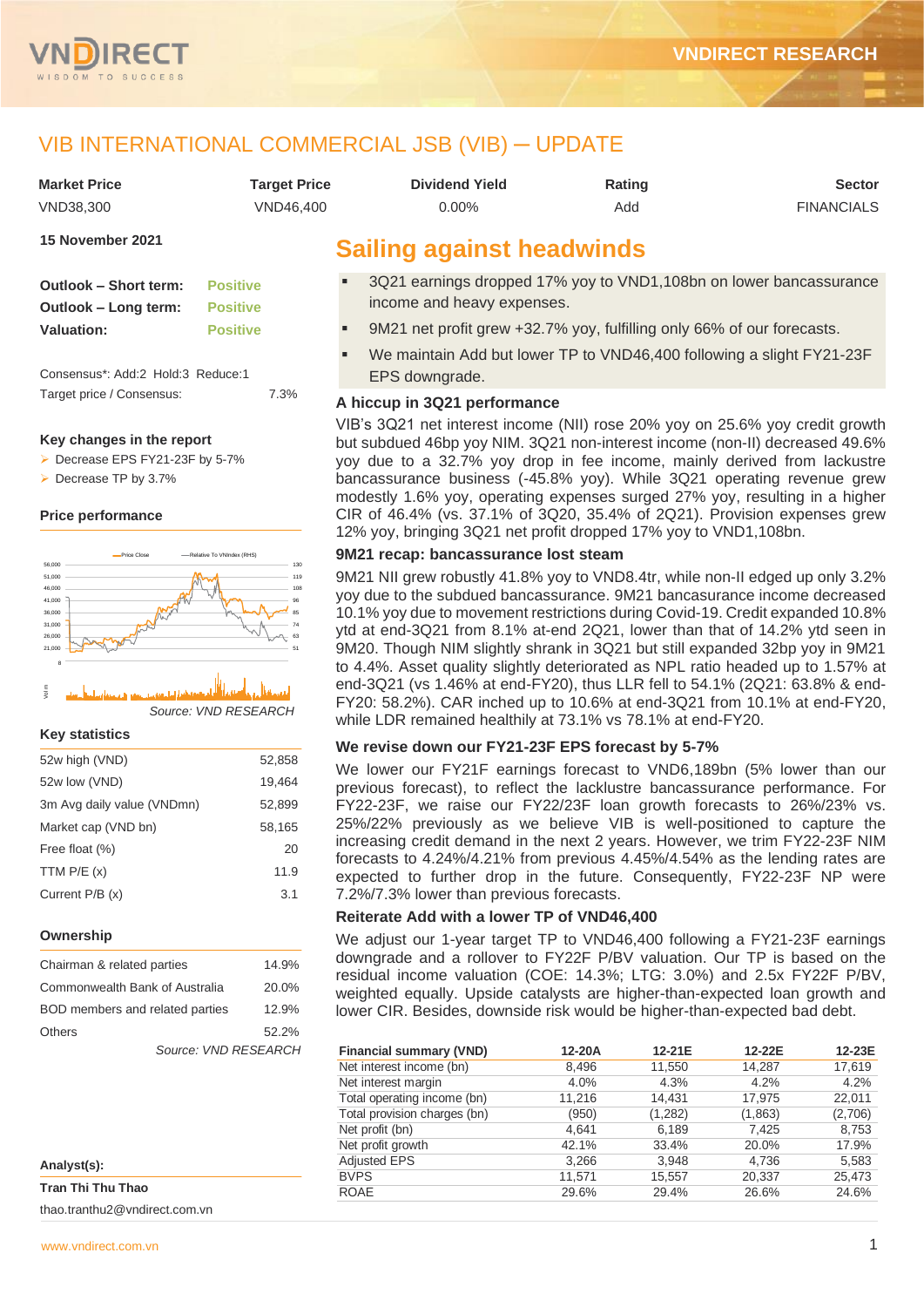## **SAILING AGAINST HEADWINDS**

#### **9M21 recap: below our expectation**

#### **Figure 1: Results comparison (VND bn, otherwise noted)**

|                              |          |          |          |             |          |          |          |       |              | VND % of VND                       |
|------------------------------|----------|----------|----------|-------------|----------|----------|----------|-------|--------------|------------------------------------|
|                              |          |          |          |             |          |          |          |       | <b>FY21F</b> | <b>FY21F</b>                       |
| FYE (VNDbn)                  | 3Q21     | 3Q20     | % YoY    | <b>2Q21</b> | % QoQ    | 9M21     | 9M20     |       |              | % YoY forecasts forecasts Comments |
| Net interest income (NII)    | 2.678    | 2.233    | 19.9%    | 2.960       | $-9.5%$  | 8.416    | 5,935    | 41.8% | 11.799       | 71.3% In line with our forecast    |
|                              |          |          |          |             |          |          |          |       |              | Lower than our forecast due to     |
| Non-interest income (Non-II) | 402      | 798      | $-49.6%$ | 847         | $-52.6%$ | 1.972    | 1.911    | 3.2%  | 3,267        | 60.4% lacklustre insurance income  |
| Operating income (TOI)       | 3,080    | 3,031    | 1.6%     | 3,807       | $-19.1%$ | 10.389   | 7,846    | 32.4% | 15.066       | 69.0%                              |
| Operating expenses           | (1, 429) | (1, 125) | 27.0%    | (1,346)     | 6.2%     | (4, 135) | (3, 162) | 30.8% | (5,650)      | 73.2% In line with our forecast    |
| Pre-provision profit         | 1.652    | 1.907    | $-13.4%$ | 2.461       | $-32.9%$ | 6.254    | 4.684    | 33.5% | 9.416        | 66.4%                              |
| Provision expenses           | (267)    | (238)    | 12.0%    | (314)       | $-15.0%$ | (915)    | (660)    | 38.7% | (1,281)      | 71.4% In line with our forecast    |
| Pretax profit                | 1,385    | 1,668    | $-17.0%$ | 2.147       | $-35.5%$ | 5,339    | 4,025    | 32.7% | 8,135        | 65.6%                              |
|                              |          |          |          |             |          |          |          |       |              | Lower than our forecast mostly     |
| Net profit                   | 1,108    | 1,335    | $-17.0%$ | 1.718       | $-35.5%$ | 4,272    | 3.220    | 32.7% | 6,508        | 65.6% due to lower non-II          |
|                              |          |          |          |             |          |          |          |       |              | Source: VNDIRECT RESEARCH          |

#### **Figure 2: VIB key ratios by quarters**

| <b>Key ratios</b>                           | <b>1Q19</b> | <b>2Q19</b> | 3Q19  | 4Q19  | 1Q20  | <b>2Q20</b> | 3Q20  | 4Q20  | <b>1Q21</b> | <b>2Q21</b>               | 3Q21  |
|---------------------------------------------|-------------|-------------|-------|-------|-------|-------------|-------|-------|-------------|---------------------------|-------|
| NII/TOI                                     | 80.8%       | 78.6%       | 73.3% | 74.6% | 79.6% | 74.5%       | 73.7% | 76.0% | 79.3%       | 77.7%                     | 87.0% |
| Non-II/TOI                                  | 19.2%       | 21.4%       | 26.7% | 25.4% | 20.4% | 25.5%       | 26.3% | 24.0% | 20.7%       | 22.3%                     | 13.0% |
| NIM (annualised)                            | 4.0%        | 4.1%        | 3.9%  | 3.8%  | 3.9%  | 4.0%        | 4.4%  | 4.6%  | 4.5%        | 4.6%                      | 4.0%  |
| Cost to Income ratio (CIR)                  | 43.6%       | 39.8%       | 41.4% | 44.2% | 45.5% | 39.5%       | 37.1% | 38.7% | 38.9%       | 35.4%                     | 46.4% |
| Non-performing loan (NPL) ratio             | 2.5%        | 2.2%        | 2.0%  | 2.0%  | 2.2%  | 2.4%        | 2.1%  | 1.7%  | 1.7%        | 1.7%                      | 2.1%  |
| Loan-loss-reserves (LLR)                    | 40.3%       | 44.0%       | 49.9% | 50.7% | 47.3% | 49.8%       | 48.3% | 58.2% | 62.0%       | 63.8%                     | 54.1% |
| Credit cost (annualised)                    | 0.6%        | 0.6%        | 0.6%  | 0.5%  | 0.5%  | 0.6%        | 0.6%  | 0.7%  | 0.8%        | 0.7%                      | 0.6%  |
| Provision/Pre-provisioning operating profit | 16.2%       | 13.9%       | 15.4% | 6.9%  | 12.7% | 17.2%       | 12.5% | 14.0% | 15.6%       | 12.8%                     | 16.2% |
| ROAA (trailing 12 months)                   | 1.8%        | 1.9%        | 2.1%  | 2.0%  | 2.0%  | 2.0%        | 2.1%  | 2.2%  | 2.4%        | 2.5%                      | 2.2%  |
| ROAE (trailing 12 months)                   | 23.9%       | 25.6%       | 28.0% | 27.5% | 27.6% | 27.6%       | 28.9% | 30.0% | 31.4%       | 32.8%                     | 29.3% |
|                                             |             |             |       |       |       |             |       |       |             | Source: VNDIRECT RESEARCH |       |

#### **FY21-23F earnings revision**

We adjust our FY21F non-II growth assumption from 20% yoy to 6% yoy, as 9M21 insurance business was weaker than expectation. As a result, FY21F earnings is lowered by 5% to VND6,189bn (+33.4% yoy).

For FY22-23F, we raise our FY22/23F loan growth forecasts to 26%/23% vs. 25%/22% previously as we believe VIB is well-positioned to capture the increasing credit demand in the next 2 years. However, we believe the lending interest rates might decrease in a couple of next quarters in order to support for the resume of business activities. Meanwhile, we see limited room for deposit rates to drop further as commercial banks need to prepare for more stringent ratio of short-term funds using for medium-and-long term loans (from 37% to 34% since Oct 22 onward). Thus FY22-23F NIM might edge down from 4.45%/4.54%) % of FY21F to 4.24%/4.21%. On the cost side, we revise FY22- 23F CIR down to c.38% from previous 40% to reflect the improvement in operational efficiency. As a results, FY22-23F earnings were 7.2%/7.3% lower than previous forecasts, to VND7,425bn (+20% yoy) and VND8,573 (+18% yoy), respectively.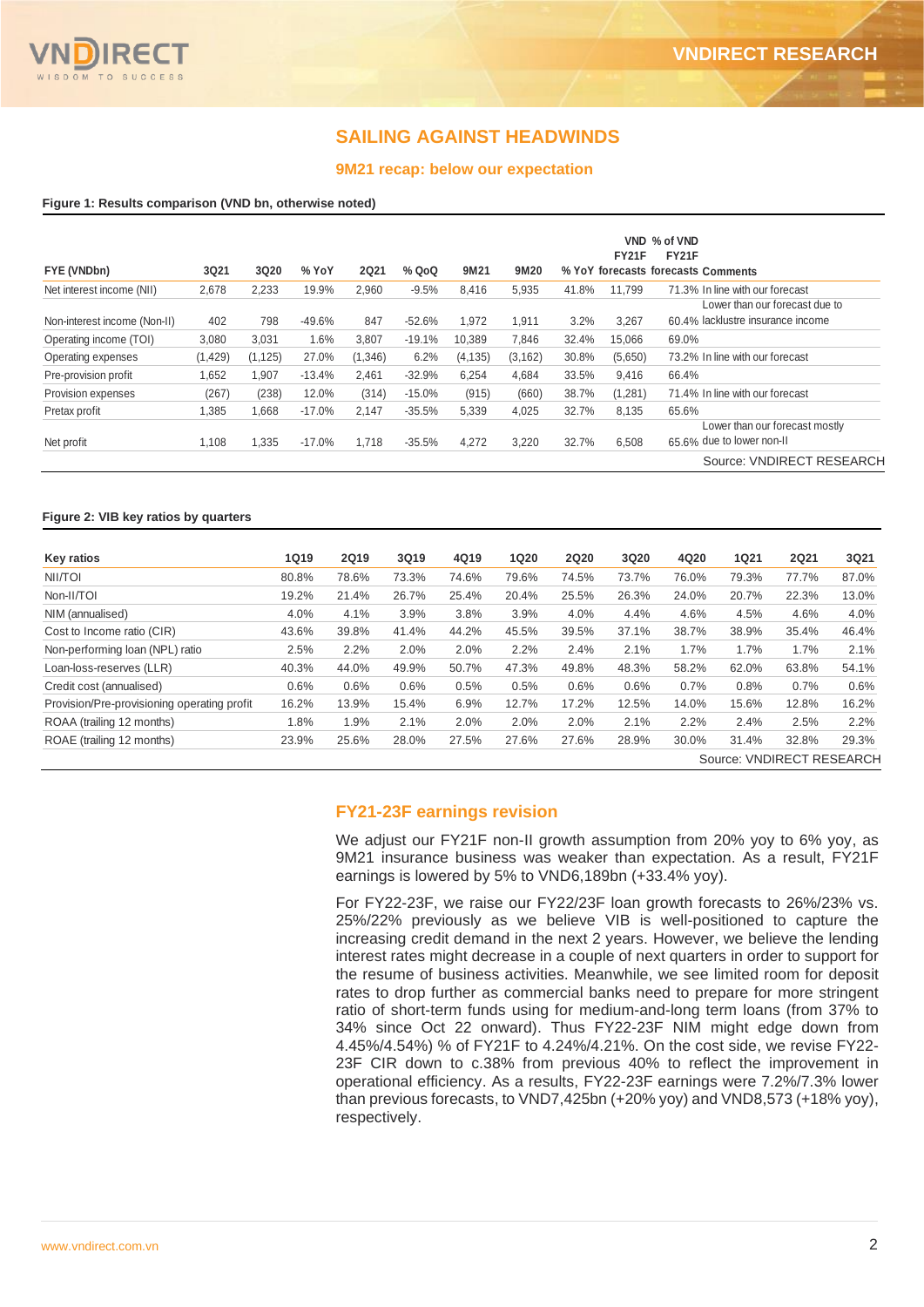

#### **VNDIRECT RESEARCH**

#### **Figure 3: Changes in our forecasts (VND bn, otherwise noted)**

| FYE (VNDbn)                   | Old forecasts |          |         | <b>New forecasts</b> |         |          |          | Change  | <b>Comments</b>                                                                             |
|-------------------------------|---------------|----------|---------|----------------------|---------|----------|----------|---------|---------------------------------------------------------------------------------------------|
|                               | FY21F         | FY22F    | FY23F   | FY21F                | FY22F   | FY23F    | FY21F    | FY22F   | FY23F                                                                                       |
| Net interest income           | 11.799        | 15,080   | 18,934  | 11,550               | 14,287  | 17,619   | $-2.1%$  | $-5.3%$ | We slightly lower our FY21-23F NII forecasts, caused<br>-6.9% by lower NIM.                 |
| Non-interest income           | 3,267         | 3,871    | 4,521   | 2,881                | 3,688   | 4,392    | $-11.8%$ | $-4.7%$ | We lower our FY21F forecast due to lower-than-<br>-2.9% expect insurance income in 3Q21     |
| Operating revenue             | 15,066        | 18,951   | 23,455  | 14,431               | 17,975  | 22.011   | $-4.2%$  | $-5.2%$ | $-6.2%$                                                                                     |
| Operating expenses            | (5,650)       | (7, 107) | (8,678) | (5, 412)             | (6,831) | (8, 364) | $-4.2%$  | $-3.9%$ | Lower than our previous forecast (CIR to c.38% from<br>-3.6% our previous forecast of 40%). |
| Pre-provision profit          | 9,416         | 11,845   | 14,777  | 9,019                | 11,145  | 13,647   | $-4.2%$  | $-5.9%$ | $-7.6%$                                                                                     |
| Provision expenses            | (1, 281)      | (1,839)  | (2,968) | (1,282)              | (1,863) | (2,706)  | 0.1%     | 1.3%    | $-8.8%$                                                                                     |
| Pretax profit                 | 8,135         | 10,005   | 11,808  | 7,737                | 9,281   | 10,941   | $-4.9%$  | $-7.2%$ | $-7.3%$                                                                                     |
| Net profit                    | 6,508         | 8,004    | 9,447   | 6,189                | 7,425   | 8,753    | $-4.9%$  | $-7.2%$ | $-7.3%$                                                                                     |
| No. of outstanding shares (m) | 1,553         | 1,553    | 1,553   | 1,553                | 1,553   | 1,553    | 0.0%     | $0.0\%$ | $0.0\%$                                                                                     |
|                               |               |          |         |                      |         |          |          |         | Lower than our previous forecast driven by lower non-II                                     |
| EPS (VND/share)               | 4,151         | 5,105    | 6,025   | 3,948                | 4,736   | 5,583    | $-4.9%$  | $-7.2%$ | $-7.3%$ and NII.                                                                            |
|                               |               |          |         |                      |         |          |          |         | Source: VNDIRECT RESEARCH                                                                   |

#### **Valuation: Reiterate Add with a lower TP of VND46,400**

Our target price of VND46,400 is based on residual income valuation (COE: 14.3%; LTG: 3%) and P/BV valuation (2.5x P/BV, FY21-22F), with 50% weighting for each method.

We lower our FY21-23F EPS by 5-7% and maintain targeted P/B multiple of 2.5x and rolled over to FY22F book value. On the other hand, VIB is trading at 2.1x FY21E P/BV, equivalent to its peers of 2.1x. However, we believe the bank still deserves to trade at 2.5x P/BV thanks to (i) its potential to deliver strong loan growth (24.3% over FY21-23F) over the years, based on retail lending products i.e. mortgage and auto loans; (ii) and its capacity to deliver an average 27% ROE over FY21-23F, the highest return on capital profile under our banking coverage (c.21% over FY21-23F).

#### **Figure 4: Residual income valuation, based on our estimates**

| Key assumptions                      | 2021E  | 2022E | 2023E | 2024E | 2025E                    |       | 2026E Terminal |
|--------------------------------------|--------|-------|-------|-------|--------------------------|-------|----------------|
| Risk free rate                       | 3.0%   | 3.0%  | 3.0%  | 3.0%  | 3.0%                     | 3.0%  | $3.0\%$        |
| Equity risk premium                  | 11.0%  | 11.0% | 11.0% | 11.0% | 11.0%                    | 11.0% | 11.0%          |
| Beta                                 | 1.0    | 1.0   | 1.0   | 1.0   | 1.0                      | 1.0   | 1.0            |
| Cost of equity                       | 14.3%  | 14.3% | 14.3% | 14.3% | 14.3%                    | 14.3% | 14.3%          |
| Long-term growth rate                |        |       |       |       |                          |       | $3.0\%$        |
| (in VND bn, otherwise noted)         |        |       |       |       |                          |       |                |
| Opening shareholder's equity         | 22,159 |       |       |       |                          |       |                |
| PV of RI (5 years)                   | 17,735 |       |       |       |                          |       |                |
| PV of Terminal value                 | 34,610 |       |       |       |                          |       |                |
| Implied Equity value                 | 74.504 |       |       |       |                          |       |                |
| No. of outstanding shares (m shares) | 1,553  |       |       |       |                          |       |                |
| Implied value per share (VND/share)  | 47,970 |       |       |       |                          |       |                |
|                                      |        |       |       |       | SOUICA VNDIRECT RESEARCH |       |                |

Source: VNDIRECT RESEARCH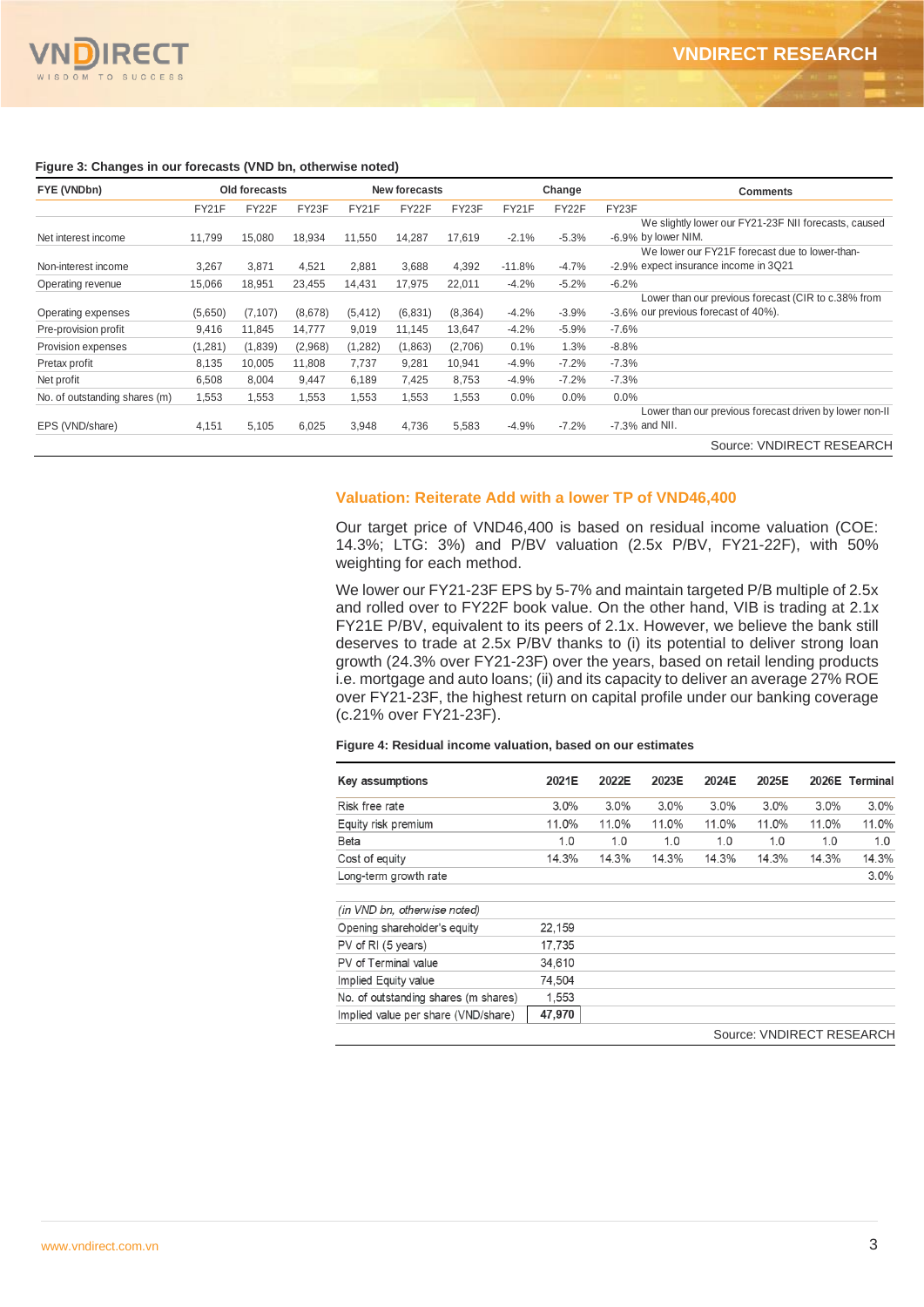

#### **Figure 5: Our target price calculation**

| Approach                                     | Weighting | Fair value<br>(VND/share) | Contribution<br>(VND/share) |
|----------------------------------------------|-----------|---------------------------|-----------------------------|
| Residual income                              | 50%       | 47,970                    | 23,985                      |
| P/BV multiple (at 2.5x average FY22F)<br>BV) | 50%       | 44,867                    | 22,434                      |
| Target price (VND/share)                     |           |                           | 46.418                      |
| Target price (VND/share, rounded)            |           |                           | 46,400                      |
|                                              |           |                           | Source: VNDIRECT RESEARCH   |

#### **Figure 6: Vietnam bank comparison (price as of 12/11/2021)**

|                                   | <b>Bloomberg Recomme</b> |             | Price         | Target        | Market        |     |        |       |        | 3-yr<br>Forward                      |                   |         |                           |
|-----------------------------------|--------------------------|-------------|---------------|---------------|---------------|-----|--------|-------|--------|--------------------------------------|-------------------|---------|---------------------------|
| Banks                             | Code                     | ndation     | Latest        | Price         | cap           |     | P/B(x) |       | P/E(x) | <b>CAGREPS</b>                       | ROE %             | ROA %   |                           |
|                                   |                          |             | (local curr.) | (local curr.) | (US\$m) FY21F |     | FY22F  | FY21F | FY22F  |                                      |                   |         | % FY21F FY22F FY21F FY22F |
| Vietcombank                       | <b>VCB VN</b>            | ADD         | 98,200        | 118,700       | 15,836        | 3.1 | 2.6    | 20.2  | 16.2   |                                      | 22.4% 19.7% 20.6% | 1.5%    | 1.8%                      |
| Techcombank                       | <b>TCB VN</b>            | <b>HOLD</b> | 53.700        | 57.200        | 8.000         | 2.0 | 1.7    | 12.1  | 10.3   |                                      | 17.0% 18.4% 17.9% | $3.2\%$ | 3.3%                      |
| Vietnam Prosperity JSB            | <b>VPB VN</b>            | <b>HOLD</b> | 36,500        | 41,000        | 7,106         | 1.6 | 1.8    | 10.6  | 11.1   |                                      | 25.4% 21.9% 19.0% | $3.4\%$ | 2.8%                      |
| Military Commercial<br><b>JSB</b> | <b>MBB VN</b>            | <b>HOLD</b> | 28,100        | 31,400        | 4.705         | 2.1 | 1.7    | 10.4  | 8.5    |                                      | 24.2% 21.5% 21.8% | 2.1%    | 2.3%                      |
| Asia Commercial JS                |                          |             |               |               |               |     |        |       |        |                                      |                   |         |                           |
| Bank                              | ACB VN                   | ADD         | 33,000        | 41,800        | 3.913         | 2.2 | 1.8    | 11.4  | 9.9    |                                      | 16.0% 22.0% 20.5% | $1.9\%$ | 1.9%                      |
| Tien Phong                        |                          |             |               |               |               |     |        |       |        |                                      |                   |         |                           |
| Commercial JSB                    | <b>TPB VN</b>            | ADD         | 43,000        | 52,000        | 2,209         | 2.0 | 1.6    | 10.8  | 8.8    |                                      | 23.1% 21.7% 20.0% | 2.1%    | $2.2\%$                   |
| LienViet Post Bank                | LPB VN                   | <b>HOLD</b> | 22,900        | 25,700        | 1,198         | 1.6 | 1.4    | 9.4   | 8.7    |                                      | 18.6% 17.8% 17.0% | 1.1%    | $1.2\%$                   |
| Average                           |                          |             |               |               |               | 2.1 | 1.8    | 11.7  | 10.2   |                                      | 20.7% 21.5% 20.4% | 2.2%    | 2.2%                      |
| Vietnam International             |                          |             |               |               |               |     |        |       |        |                                      |                   |         |                           |
| Commercial JSB                    | <b>VIB VN</b>            | ADD         | 38,300        | 46,400        | 2,586         | 2.1 | 1.7    | 8.8   | 8.0    |                                      | 19.0% 29.4% 26.6% | 2.3%    | $2.2\%$                   |
|                                   |                          |             |               |               |               |     |        |       |        | Source: VNDIRECT RESEARCH, BLOOMBERG |                   |         |                           |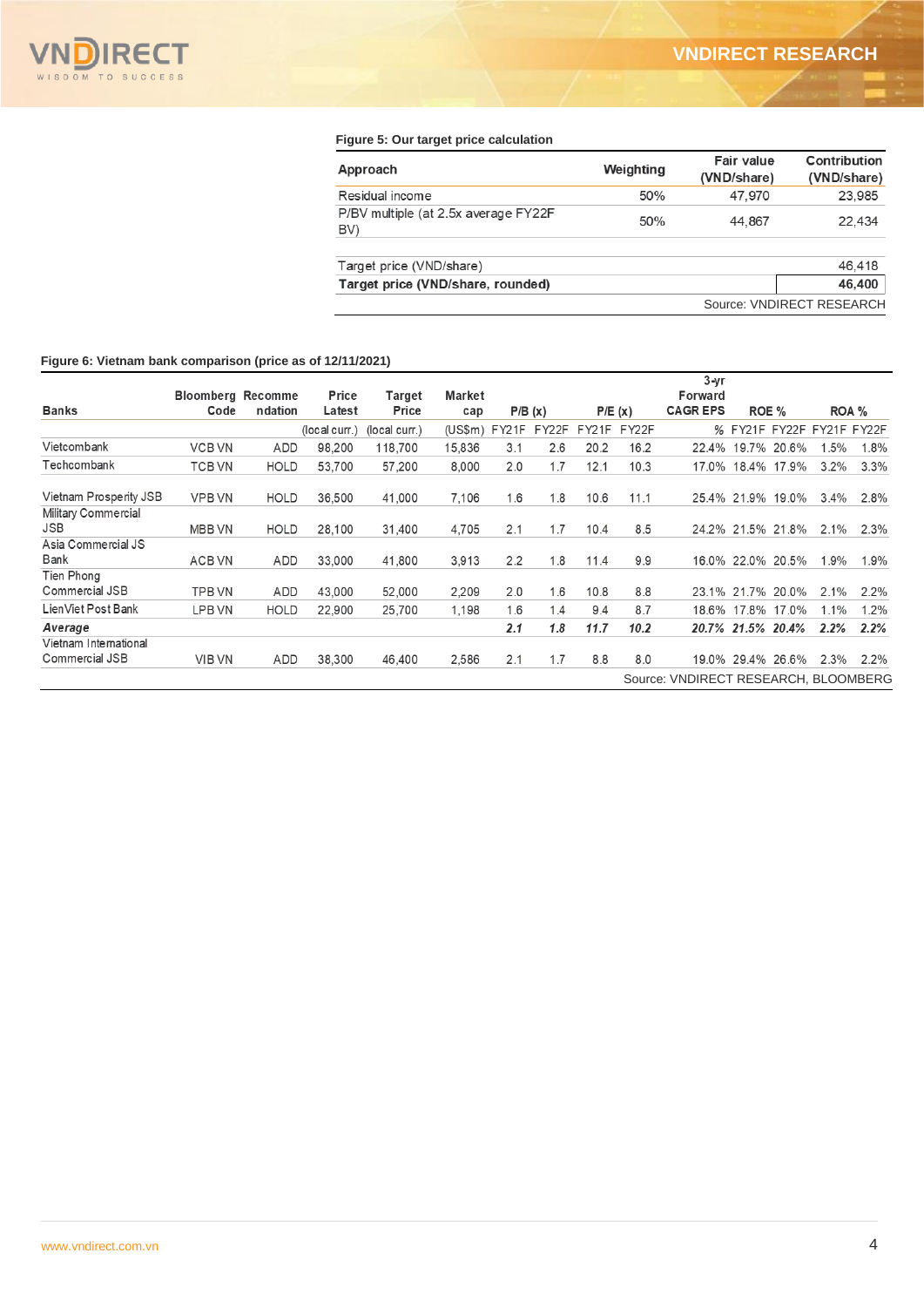# WISDOM TO SUCCESS

## **VNDIRECT RESEARCH**

#### **Valuation**



| Income statement               |          |          |          |
|--------------------------------|----------|----------|----------|
| (VNDbn)                        | 12-21E   | 12-22E   | 12-23E   |
| Net interest income            | 11,550   | 14,287   | 17.619   |
| Non interest income            | 2,881    | 3,688    | 4,392    |
| <b>Total operating income</b>  | 14,431   | 17,975   | 22,011   |
| Total operating costs          | (5, 412) | (6,831)  | (8,364)  |
| Pre-provision operating profit | 9,019    | 11,145   | 13,647   |
| <b>Total provision charges</b> | (1,282)  | (1,863)  | (2,706)  |
| Income from associates & JVs   |          |          |          |
| Net other income               |          |          |          |
| Pre-tax profit                 | 7,737    | 9.281    | 10,941   |
| Tax expense                    | (1,547)  | (1,856)  | (2, 188) |
| <b>Profit after tax</b>        | 6,189    | 7,425    | 8,753    |
| Minority interest              | $\Omega$ | $\Omega$ | $\Omega$ |
| Net profit                     | 6,189    | 7,425    | 8,753    |
|                                |          |          |          |

#### **Balance sheet**

| (VNDbn)                                | 12-21E   | 12-22E   | 12-23E  |
|----------------------------------------|----------|----------|---------|
| Gross loans to customers               | 211,900  | 266,994  | 328,403 |
| Loans to banks                         |          |          |         |
| <b>Total gross loans</b>               | 211,900  | 266,994  | 328,403 |
| Securities - total                     | 49,753   | 58,702   | 69,263  |
| Other interest earning assets          | 37,896   | 49,556   | 64,817  |
| <b>Total gross IEAs</b>                | 299,549  | 375,253  | 462,482 |
| <b>Total provisions</b>                | (2, 453) | (3, 403) | (4,673) |
| Net loans to customers                 | 209,696  | 263,885  | 324,077 |
| <b>Total net IEAs</b>                  | 297,096  | 371,850  | 457,810 |
| Cash and deposits                      | 1,507    | 1,598    | 1,694   |
| <b>Total investments</b>               | 78       | 83       | 88      |
| Other assets                           | 5,355    | 5,677    | 6,017   |
| <b>Total non-IEAs</b>                  | 6,941    | 7,357    | 7,799   |
| <b>Total assets</b>                    | 304,037  | 379,207  | 465,608 |
| Customer deposits                      | 183,440  | 225,631  | 277,526 |
| Cds outstanding                        | 35,699   | 44,623   | 53,548  |
| Customer interest-bearing liabilities  | 219,138  | 270,254  | 331,074 |
| <b>Bank deposits</b>                   | $\Omega$ | $\Omega$ | 0       |
| <b>Broad deposits</b>                  | 219,138  | 270,254  | 331,074 |
| Other interest-bearing liabilities     | 53,105   | 66,379   | 79,653  |
| <b>Total IBLs</b>                      | 272,244  | 336,633  | 410,727 |
| Deferred tax liability                 |          |          |         |
| Other non-interest bearing liabilities | 7,632    | 10,987   | 15,319  |
| <b>Total non-IBLs</b>                  | 7,632    | 10,987   | 15,319  |
| <b>Total liabilities</b>               | 279,875  | 347,620  | 426,046 |
| Share capital                          | 15,531   | 15,531   | 15,531  |
| Additional paid-in capital             | 0        | 0        | 0       |
| Treasury shares                        |          |          |         |
| Retained earnings reserve              | 7,376    | 14,801   | 22,777  |
| Other reserves                         | 1.254    | 1,254    | 1,254   |
| Shareholders' equity                   | 24,162   | 31,587   | 39,563  |
| Minority interest                      | $\Omega$ | $\Omega$ | 0       |
| <b>Total equity</b>                    | 24,162   | 31,587   | 39,563  |
| <b>Total liabilities &amp; equity</b>  | 304,037  | 379,207  | 465,608 |
|                                        |          |          |         |



|                                       | 12-21E | 12-22E | 12-23E |
|---------------------------------------|--------|--------|--------|
| Growth rate (yoy)                     |        |        |        |
| Cust deposit growth                   | 22.0%  | 23.0%  | 23.0%  |
| Gross cust loan growth                | 25.0%  | 26.0%  | 23.0%  |
| Net interest income growth            | 35.9%  | 23.7%  | 23.3%  |
| Pre provision operating profit growth | 33.6%  | 23.6%  | 22.5%  |
| Net profit growth                     | 33.4%  | 20.0%  | 17.9%  |
| Growth in IEAs                        | 24.7%  | 25.2%  | 23.1%  |
| Share value                           |        |        |        |
| Basic EPS (VND)                       | 3.985  | 4.781  | 5.635  |
| BVPS (VND)                            | 15,557 | 20.337 | 25.473 |
| DPS (VND)                             | 0      | 0      | 500    |
| EPS growth                            | 22.3%  | 20.0%  | 17.9%  |

*Source: VND RESEARCH*